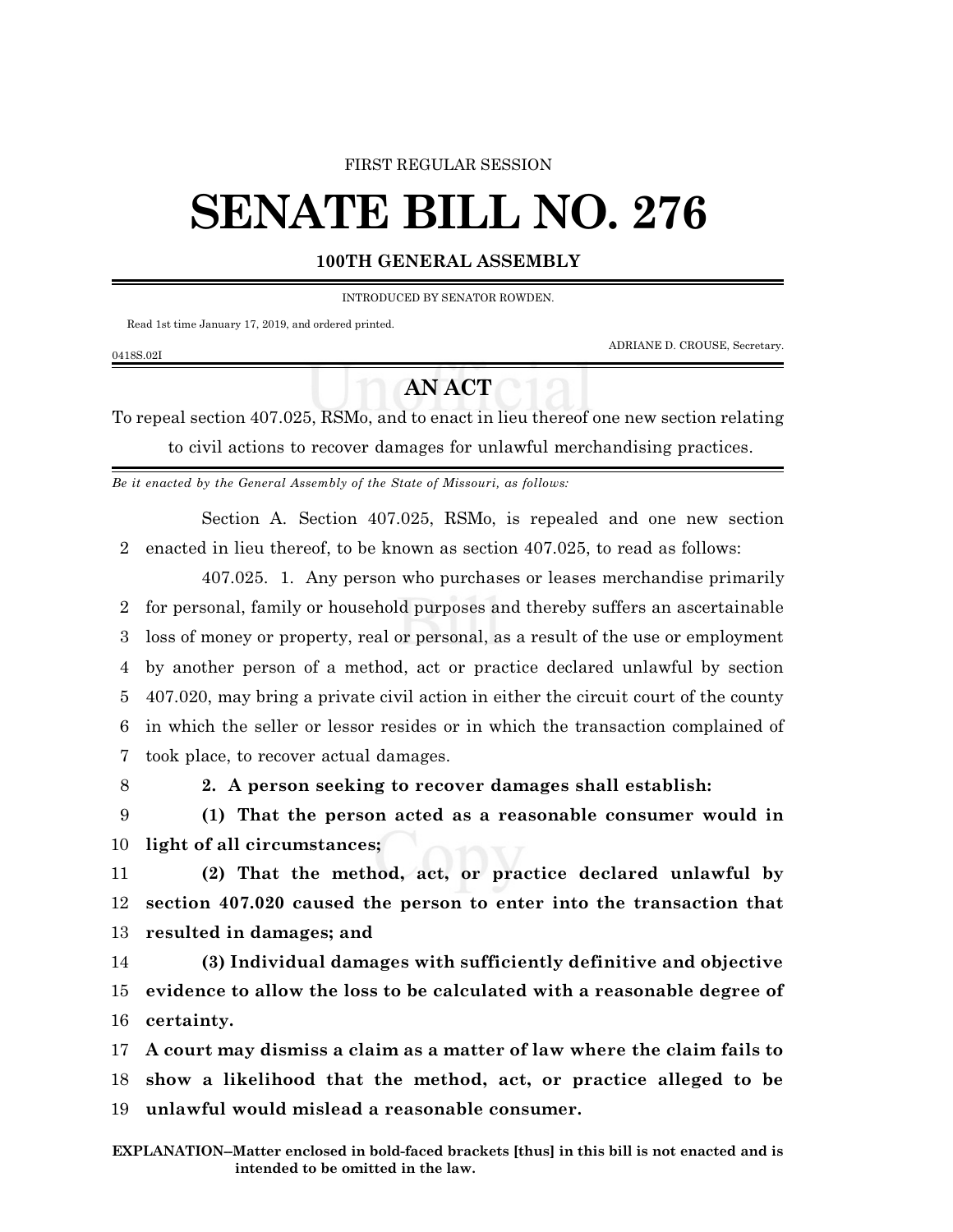**3. Damages shall be measured by the person's out-of-pocket loss, which shall be defined as an amount of money equal to the difference between the amount paid by the person for the good or service and the actual market value of the good or service that the person actually received.**

**4.** The court may, in its discretion**[**,**]:**

**(1)** Award punitive damages **[**and may**];**

 **(2)** Award to the prevailing party attorney's fees, based on the amount of time reasonably expended**[**,**];** and **[**may**]**

 **(3)** Provide such **[**equitable**] injunctive** relief as it deems necessary or proper **to protect the prevailing party from the methods, acts, or practices declared unlawful by section 407.020.**

 **5. No action may be brought under this section to recover damages for personal injury or death.**

 **6. A cause of action under this section accrues on the date of purchase or lease described in subsection 1 of this section**.

 **[**2.**] 7.** Persons entitled to bring an action pursuant to subsection 1 of this section may, if the unlawful method, act or practice has caused similar injury to numerous other persons, institute an action as representative or representatives of a class against one or more defendants as representatives of a class, and the petition shall allege such facts as will show that these persons or the named defendants specifically named and served with process have been fairly chosen and adequately and fairly represent the whole class, to recover damages as provided for in subsection 1 of this section. The plaintiff shall be required to prove such allegations, unless all of the members of the class have entered their appearance, and it shall not be sufficient to prove such facts by the admission or admissions of the defendants who have entered their appearance. In any action brought pursuant to this section, the court may in its discretion order, in addition to damages, injunction or other equitable relief and reasonable attorney's fees.

 **[**3.**] 8.** An action may be maintained as a class action in a manner consistent with Rule 23 of the Federal Rules of Civil Procedure and Missouri rule of civil procedure 52.08 to the extent such state rule is not inconsistent with the federal rule if:

(1) The class is so numerous that joinder of all members is impracticable;

(2) There are questions of law or fact common to the class;

(3) The claims or defenses of the representative parties are typical of the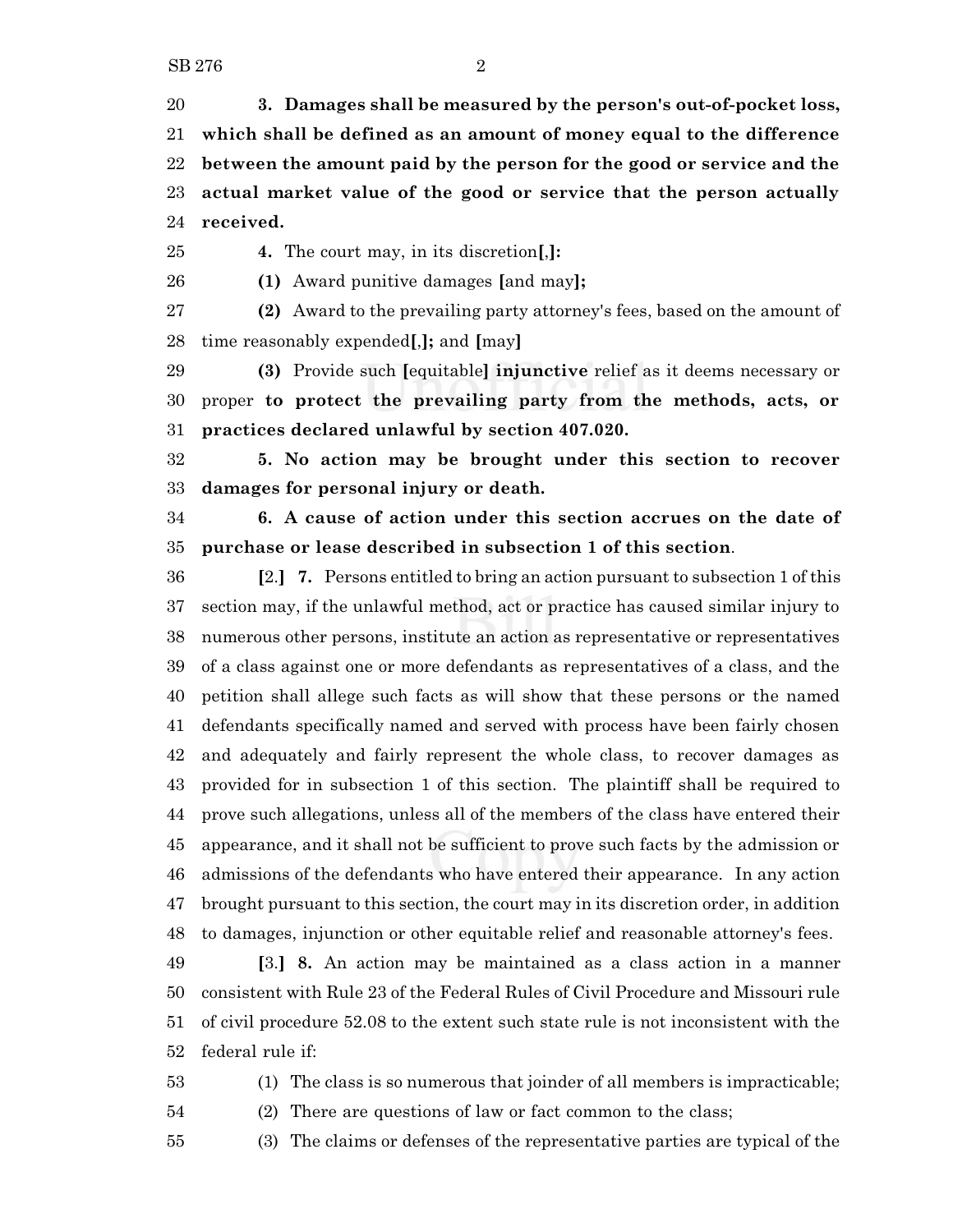claims or defenses of the class; and

 (4) The representative parties will fairly and adequately protect the interests of the class; and, in addition

 (5) The prosecution of separate action by or against individual members of the class would create a risk of:

 (a) Inconsistent or varying adjudications with respect to individual members of the class which would establish incompatible standards of conduct for the party opposing the class; or

 (b) Adjudications with respect to individual members of the class which would as a practical matter be dispositive of the interests of the other members not parties to the adjudications or substantially impair or impede their ability to protect their interests; or

 (6) The party opposing the class has acted or refused to act on grounds generally applicable to the class, thereby making appropriate final injunctive relief or corresponding declaratory relief with respect to the class as a whole; or

 (7) The court finds that the questions of law or fact common to the members of the class predominate over any questions affecting only individual members, and that a class action is superior to other available methods for the fair and efficient adjudication of the controversy. The matters pertinent to the findings include:

 (a) The interest of members of the class in individually controlling the prosecution or defense of separate actions;

 (b) The extent and nature of any litigation concerning the controversy already commenced by or against members of the class;

 (c) The desirability or undesirability of concentrating the litigation of the claims in the particular forum;

 (d) The difficulties likely to be encountered in the management of a class action.

 **[**4.**] 9.** (1) As soon as practicable after the commencement of an action brought as a class action, the court shall determine by order whether it is to be so maintained. An order pursuant to this subdivision may be conditional, and may be altered or amended before the decision on the merits.

 (2) In any class action maintained pursuant to subdivision (7) of subsection 3 of this section, the court shall direct to the members of the class the best notice practicable under the circumstances, including individual notice to all members who can be identified through reasonable effort. The notice shall advise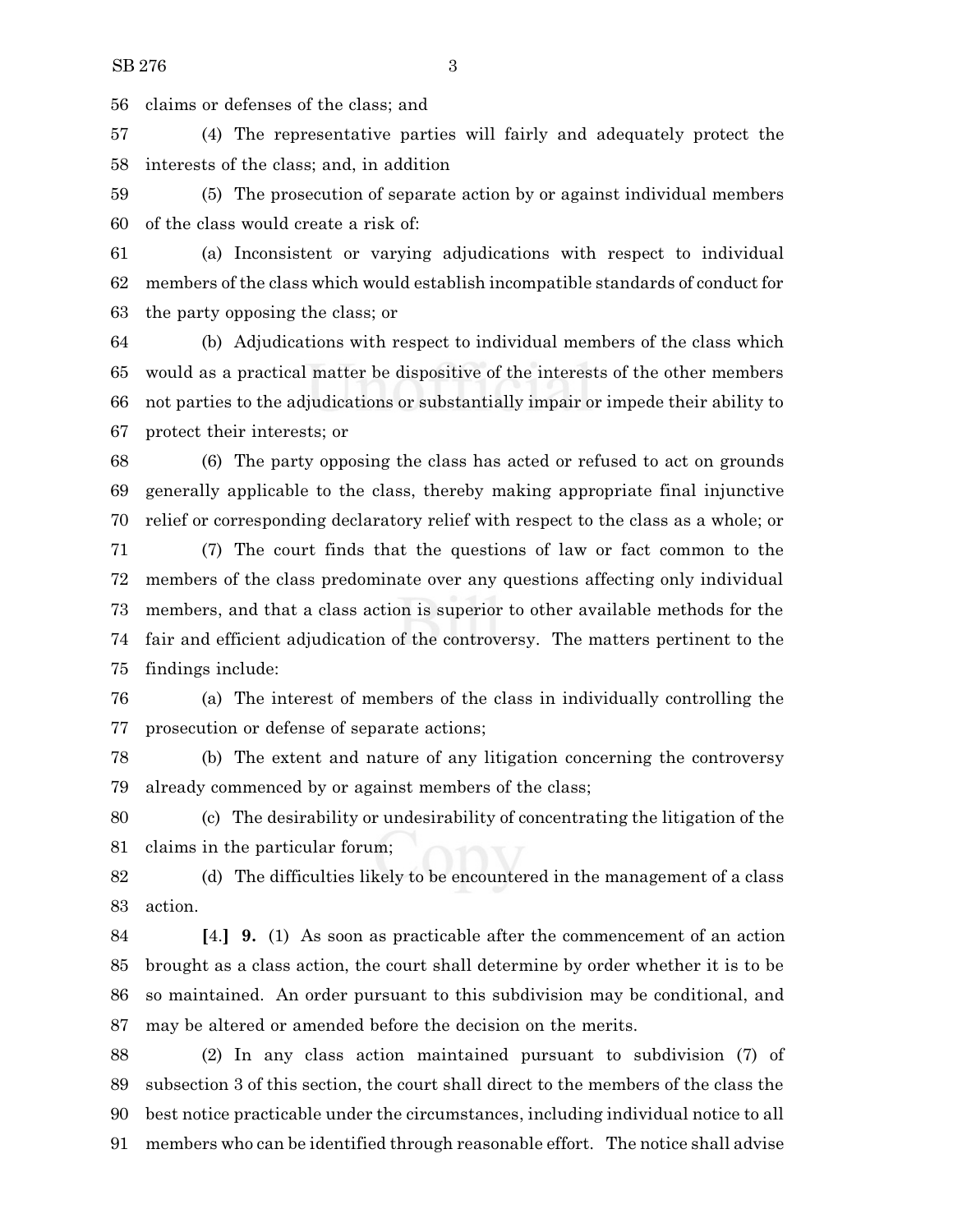each member that:

 (a) The court will exclude such member from the class if such member so requests by a specified date;

 (b) The judgment, whether favorable or not, will include all members who do not request exclusion; and

 (c) Any member who does request exclusion may, if such member desires, enter an appearance through such member's counsel.

 (3) The judgment in an action maintained as a class action pursuant to subdivision (5) of subsection 3 of this section or subdivision (6) of subsection 3 of this section, whether or not favorable to the class, shall include and describe those whom the court finds to be members of the class. The judgment in an action maintained as a class action pursuant to subdivision (7) of subsection 3 of this section, whether or not favorable to the class, shall include and specify or describe those to whom the notice provided in subdivision (2) of this subsection was directed, and who have requested exclusion, and whom the court finds to be members of the class.

 (4) When appropriate an action may be brought or maintained as a class action with respect to particular issues, or a class may be divided into subclasses and each subclass treated as a class, and the provisions of this section shall then be construed and applied accordingly.

 **[**5.**] 10.** In the conduct of actions to which this section applies, the court may make appropriate orders:

 (1) Determining the course of proceedings or prescribing measures to prevent undue repetition or complication in the presentation of evidence or argument;

 (2) Requiring, for the protection of the members of the class or otherwise for the fair conduct of the action, that notice be given in such manner as the court may direct to some or all of the members of any step in the action, or of the proposed extent of the judgment, or of the opportunity of members to signify whether they consider the representation fair and adequate, to intervene and present claims or defenses, or otherwise to come into the action;

 (3) Imposing conditions on the representative parties or on intervenors; (4) Requiring that the pleadings be amended to eliminate therefrom allegations as to representation of absent persons, and that the action proceed accordingly;

(5) Dealing with similar procedural matters.